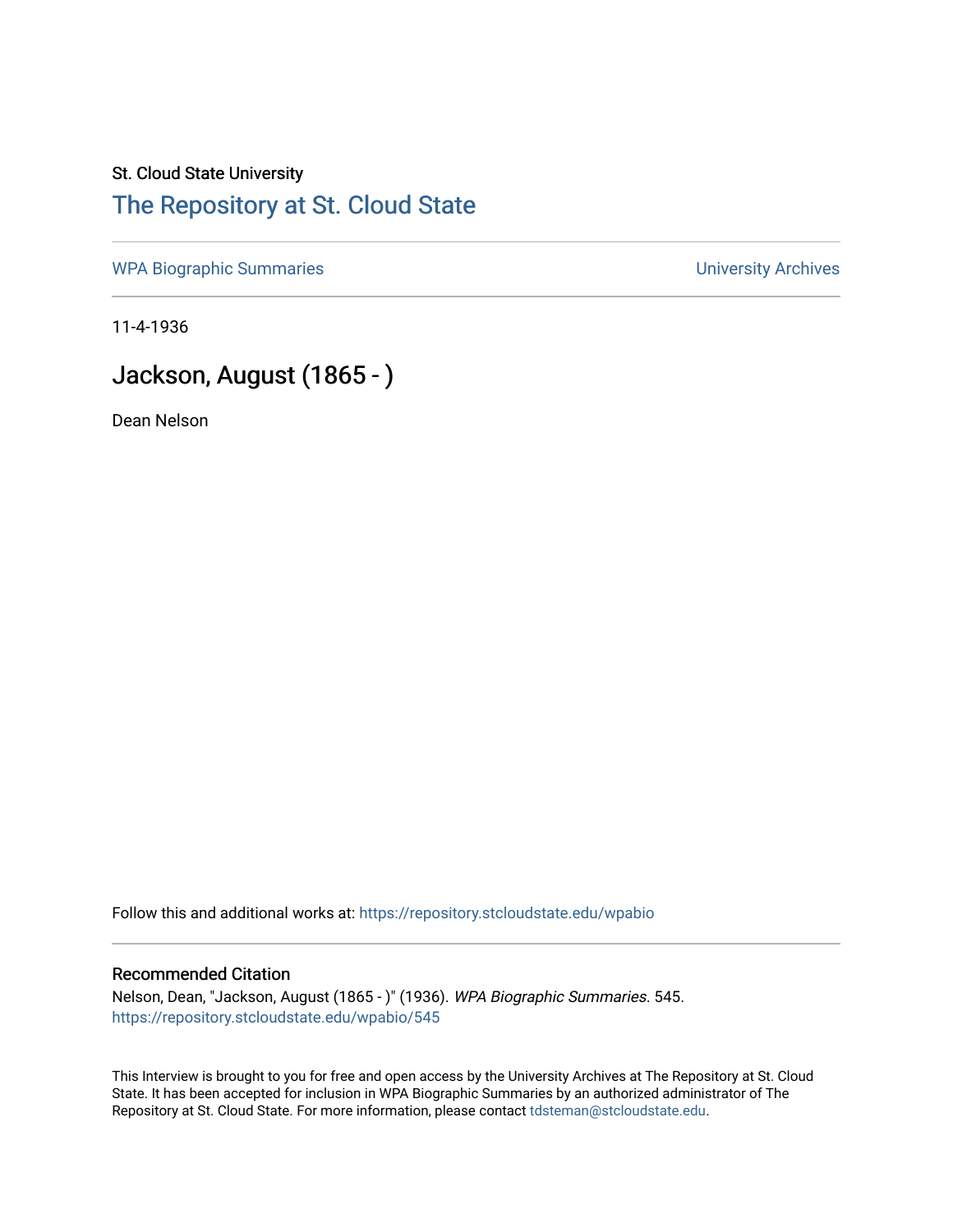### JACKSON, AUGUST

 $\mathbf{R}^{(1,1)}\times\mathbf{R}^{(2)}$ 

### File  $N_0$ ,  $B - 609$

**PALLACE** 

August Jackson was born in Vestmanland, Sweden August 16, 1865, son of Peter and Christina Jackson. As a young boy he was interested in lumbering and saw mills, and, between periods of education, spent his time in the woods. His first job was as a saw mill employee and he worked in this capacity for several years. In 1887 August left Sweden and came to America. After landing in New York he worked his way to Minnesota and found his first enployment through Foley Brothers in Saint Cloud. Working for this concern as a lumberman and finally as a saw mill foreman at Foreston, Minnesota. He remained in the employ of Fbley Brothers about ten years and then relinquished his position for contract work with the Railway Company. He constructed railroad grades and all forms of **road** building and became very successful in this business, in which he was steadily engaged until his death in 1906.

August Jackson married Mary Bratt in Superior, Wisconsin, in 1891. Mary (Bratt) Jackson was born in Vermland, Sweden, March 23, 1871, daughter of Lars and Seigred Bratt. She received her education in Sweden and worked there until 1888 when she left for America.

To August and Mary (Bratt) Jackson were born two children, Lillian M. (Jackson) Larson who has two children, Seigred and William Junior; Carl J. Jackson who has two children, Robert and Marie.

After her husband's death Mary (Bratt) Jackson erected a home at 224 East Saint Germain, and diligently reared her children, giving them fine educations.

Carl is at present, the Atheletic Director of West High School of Minneapolis, Minnesota.

Mary (Bratt) Jackson still resides at her home and is a very active lady. Interviewed: Mary (Bratt) Jackson<br>
Interviewed: Mrs. Lillian (Jackson) Larson Mr. William Larson

Date: November 4, 1936 By: Dean Nelson